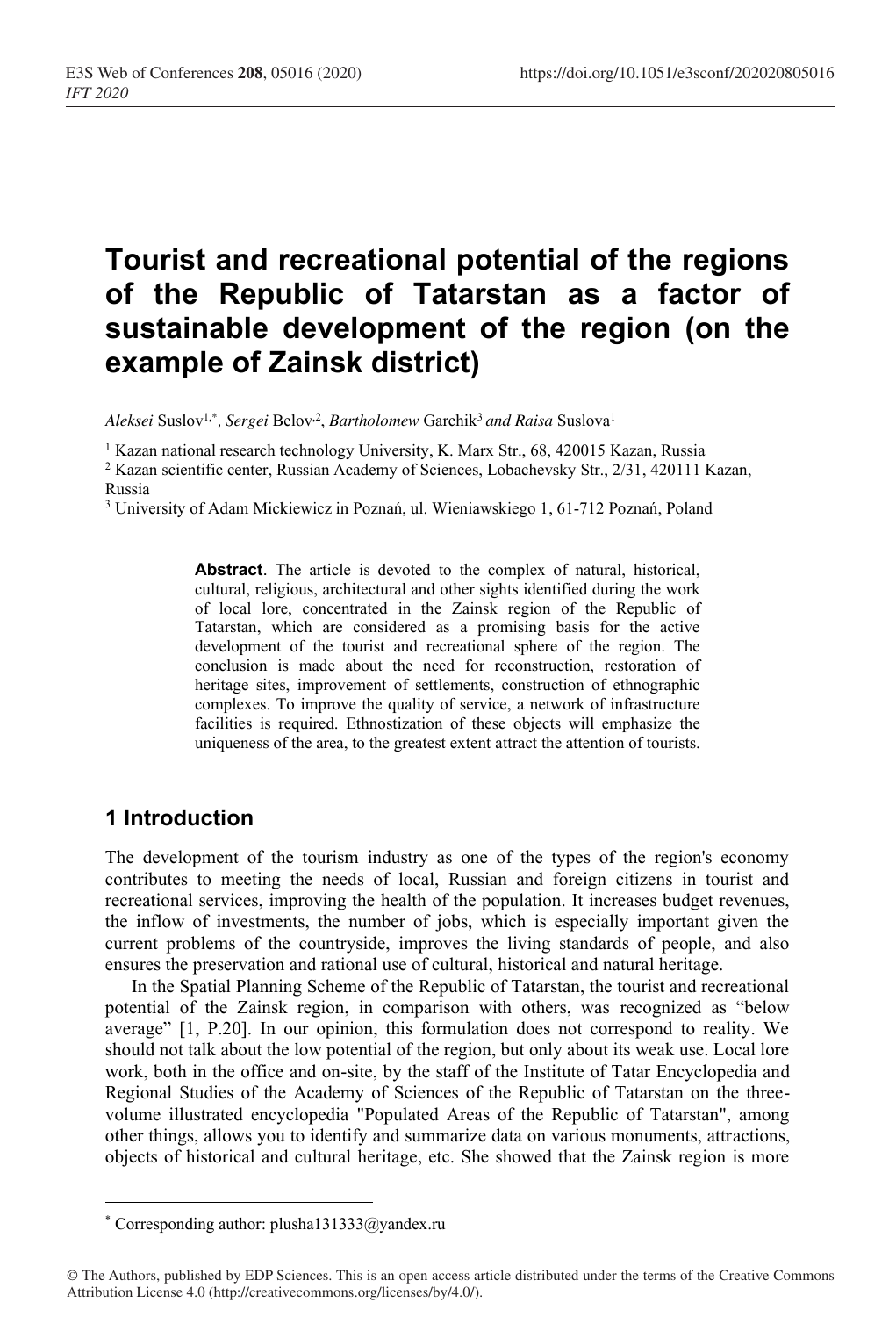than densely saturated with objects of various types interesting for tourism, recreation and restoration.

First of all, they include a number of natural attractions. The area is located in the northern spurs of the Bugulma-Belebey Upland, abundantly provided with small rivers and springs. Among the protected natural monuments is the river. Stepnoy Zay, which has 68 tributaries. Many recreation areas and scenic views are located along the banks of the Zainsk reservoir, formed as a cooling reservoir of the Zainsk SDPP. Also, the city park named after V.I. R.Sh. Fardiev with a cascade of waterfalls on the river. Karmalka. A landscape natural monument of regional significance is the Bukharaisky Bor, which occupies the northern slopes of the Bugulma Plateau and is represented by artificial pine forests of different ages. The age of pines in some of its areas reaches 150 years (planting in the 1860s). There are also preserved natural massifs of maple and birch oak forests, maple and meadowsweet birch forests, herb lime forests, sedge aspen forests [2, P.72]. There are many springs with good quality water, incl. mineral. It combines a mountain landscape, forests, saturating the air with a coniferous aroma, mineral waters, and healing mud. There is a sanatorium-preventorium "Romashkino" 2 km from the pine forest. In the northeastern part of the region there is the Bagryazhsky hunting reserve with an area of 41.8 thousand hectares, incl. forest land - 16 thousand hectares, lakes - 400 hectares, organized to strengthen the protection of wood grouse and roe deer. It is inhabited by moose and wild boars; of rare animals - lynx and marten [3, P.270].

The area at the moment is not too rich in terms of archaeological heritage: so far, less than 30 archaeological monuments have been identified - mainly sites and settlements of the Timber and Imenkovsk cultures of the Bronze Age and the early Middle Ages [4, P.124]. Finds from them, mainly ceramics, can be seen in local museums.

#### **2 Materials and Methods**

The research method is aimed at clarifying the spatial distribution of natural, economic, historical, archaeological and other objects and phenomena in the study area. As in traditional geography, the descriptive method remains the key method for studying tourist and recreational resources, which is a system of procedures for collecting, primary analysis and presentation of information. Its main advantage is simplicity and versatility of use. A description is understood as an ordered characteristic of the territory, as well as a theoretical generalization of the obtained material, in other words, systematization, explanation and construction of a theory [5, 6].

For the study of complex spatial structures, it is advisable to apply the historical (historical and geographical) method, which is used where the history of the object becomes the subject of research. The historical method allows us to consider a retrospective of the emergence, formation and development of processes and events in chronological sequence in order to identify internal and external connections, patterns and contradictions. At the same time, it is important to analyze a large number of heterogeneous sources, which helps to identify the objective laws of the formation of a process or phenomenon.

Historically, the Zainsk region has developed as a multinational and multi-confessional territory. The Tatars live here compactly, incl. kryashen, Russians, Chuvash [7, P.414]. A number of settlements are of great interest to tourists interested in the history and culture of the Tatar people, Islam. So, in two settlements, stone pre-revolutionary mosques, included in the register of architectural monuments of local importance, have survived: in the village. Upper Pinyachi built in 1887 and in the village. Akhmetyevo 1902-1903 (Akhmetyevo is notable for the fact that more than half of its inhabitants are Kryashens). They are examples of rich rural mosques in the style of pseudo-classicism and eclecticism, respectively. Near with. Lower Bisevo is the grave of an unknown Muslim saint of the 18th century revered by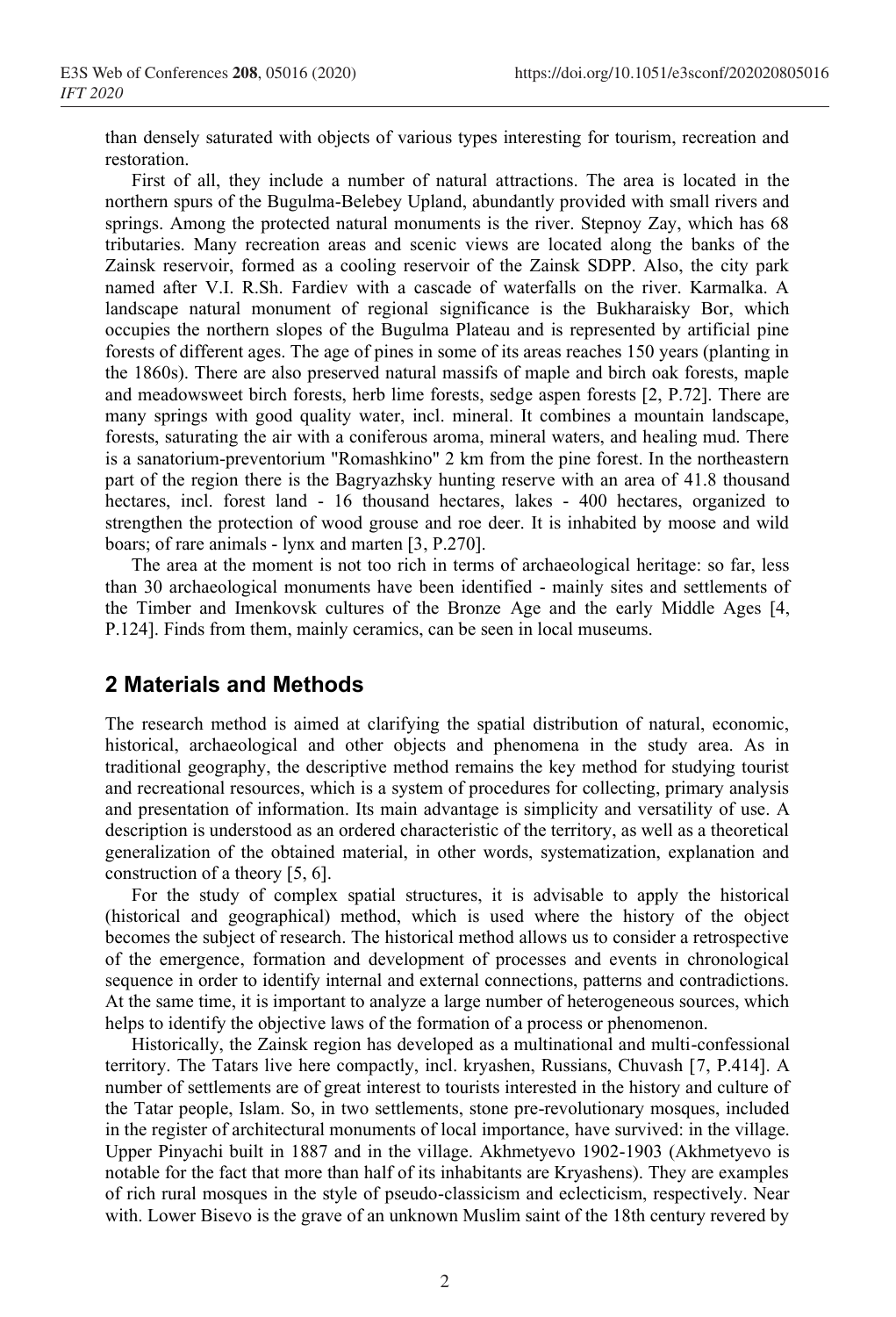local residents. in the form of a limestone tombstone, which has two centuries-old pines. Also, in this village, a two-storey merchant's stone house has been preserved in excellent condition, on the first floor of which there was a hardware store, on the second there were living quarters, and a separate one-storey shop. The place of veneration and worship is the grave of the famous educator, religious figure, teacher and doctor Tadjeddin Hazrat Yalchygul (1763-1838), the author of a number of works on history (including the book "History of Bulgaria"), literary criticism, folk medicine, Muslim law, education. It is located in the cemetery with. Imyanlebash, where other ancient gravestones are also preserved. A memorial sign was erected at the entrance to the village. A museum has been created in the rural recreation center, and annual "Yalchygulov readings" are held. A number of attractions are concentrated in the village. Begishevo. Here you can simultaneously see the well-preserved building of the pre-revolutionary madrasah, the Soviet school built in 1960 and the new school building, erected in the 1990s. In the village there is a spring "Dobr Chishme", beautifully arranged in ethnic style. On the central square of the village, a new mosque of 1992 and a monument to V.I.Lenin of 1957 "coexist", which is a gift to the local economy for the victory at the USSR Exhibition of Economic Achievements. The village is home to a number of people who are significant for Tatarstan: the first president of the Academy of Sciences of the Republic of Tatarstan M.Kh. Khasanov (his house has been preserved), the minister of public education R.A. Nizamov, and a prominent scientist I.A.Gaisin. It is worth noting the village of Kush-Elga, which was formerly the center of home hand weaving. In the museum of the local house of culture, you can see the operating hand looms. In the regional center - the city of Zainsk - beautiful modern mosques "Bilal" and "Nur", the monument to T. Yalchygul, the house of the famous writer and poet Subbukh Rafikov can be referred to the number of Tatars' monuments.

## **3 Results and Discussion**

The peculiarity of the Zainsky district is the concentration of a significant number of settlements of baptized Tatars, incl. joint with the Muslim Tatars. The chapel pillars of the 19th century are a specific type of religious monuments in them. They can be seen in ss. Kadyrovo, Sarsaz-Bagryazh [8], Kaban-Bastryk, Tyugeevka. The last chapel is the most interesting: it is located on a well-maintained spring that flows to an artificial pond lined with stone. Also in Tyugeevka, the walls of a typical zemstvo school, built in 1912, made of hewn stone have been preserved. In the village of Popovka, a wooden church of the icon of the Mother of God has been preserved, oddly enough built already in Soviet times in 1921-1923; a village club functioned in her building. In the museum of the house of culture with. Svetloye Ozero there is an ethnographic exposition of the life of the Kryashens.

There are several Chuvash villages in the region. To the greatest extent, the inhabitants of the village of Gulkino have preserved and develop the way of life, traditions, holidays of the Chuvashes. There is an ethnographic museum in the house of culture, "Holy Spring" with a chapel, a chapel pillar with an icon.

The most saturated historical monuments associated with the Russian development of the region, of course, is the city of Zainsk, which arose as a fortress of the Zakamsky defensive line. In the old part of the city, there are earthen fortifications (escarps) on the approaches to the fortress on the right bank of the Zai River, built in 1652-1654, the remains of the "Soldier's Cemetery", where soldiers were buried - the first inhabitants of the fortress, the house of the zemstvo doctor and the zemstvo school of the end 19th century, the house of the merchant Beketov of the 19th century, which now houses the local history museum, the Churches of the Exaltation of the Cross (1826, in the style of classicism,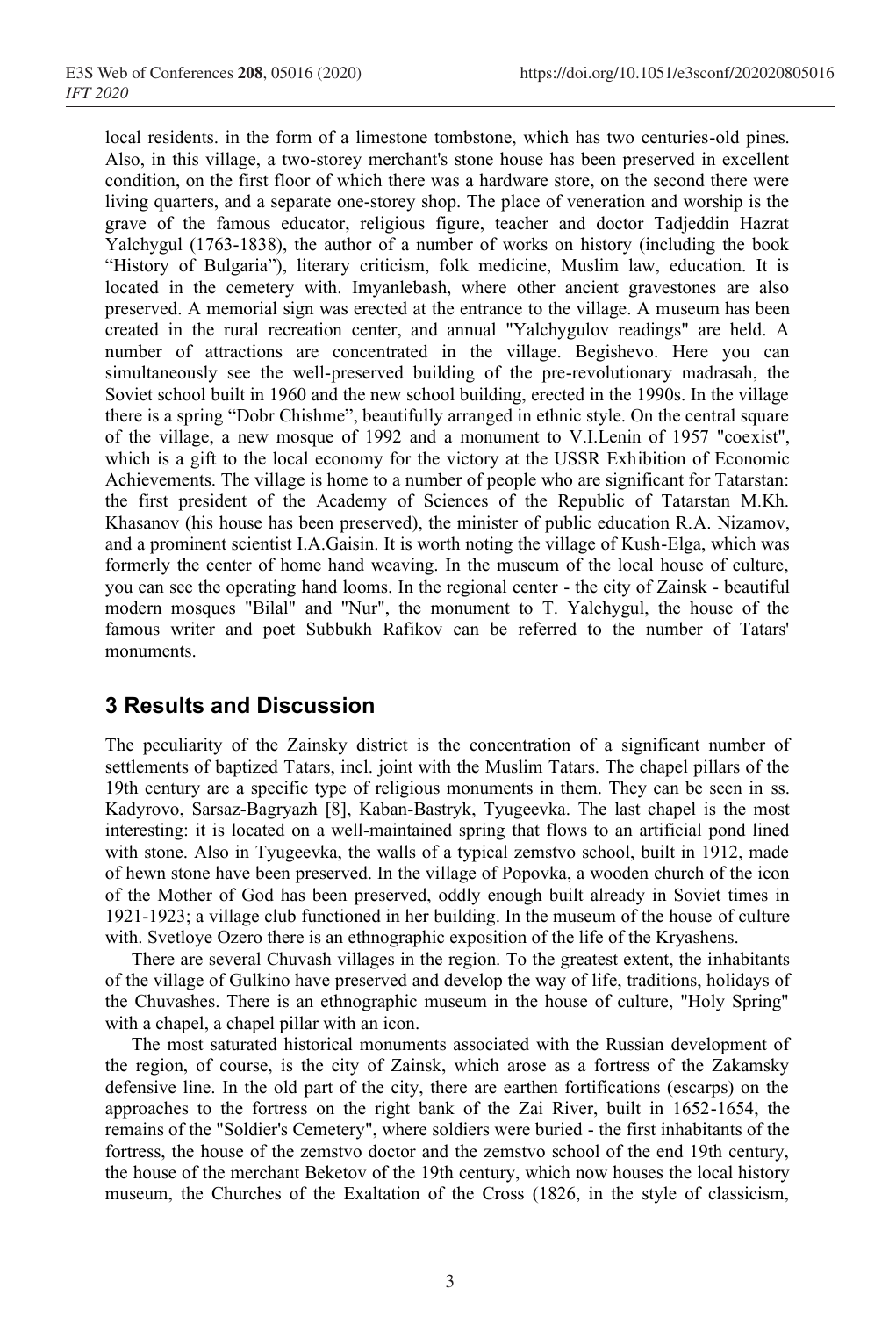restored), Epiphany (abandoned). Also, the remains of the ramparts and ditches of the Zakamsky defensive line (1652-1656) can be seen between pp. Novospassk and Ursaevo.

In rural settlements, large monuments of Russian architecture are represented by a number of monumental stone Orthodox churches of the 19th century. The brick churches of the Nativity of Christ in Aleksandrovskaya Sloboda (1814, Empire style), of the Ascension of the Lord in the village have been restored and are in a presentable state. Kara-Elga (1860-1867, eclecticism), the Kazan Icon of the Mother of God in the village. Fedotovo (1864-1868, empire style). Churches of the 19th century are dilapidated. Michael the Archangel in the village. Big Batras, Pokrovskaya in the village. Burbot (restoration started), Pokrovskaya in the village. Onbia, Troitskaya in the village. Old Tokmak (a new church was erected here).

You can get acquainted with the life of the nobility on the example of family estates: one of the branches of the dynasty of large landowners and public figures of the Melgunovs in the village. Novospassk ((the last owner was A.P. Melgunov - deputy of the 4th State Duma), until the 1870s the Levashevs were the landlords (the tombstone of K.A. Levashev was preserved)), the Neratovs in Neratovka (the estate was founded by Lieutenant General artillery, the head of the Izhevsk arms factory I.A. Neratov); unfortunately, although they are cultural monuments of regional and local significance, respectively, they are in a deplorable state, the latter is practically lost. The Stakheevs' office in Old Tokmak (abandoned), a trading shed in excellent condition of a well-to-do peasant of the 19th century are evidence of the merchant life. R.E. Chugunova in Kara-Elga.

There are many iconic objects associated with the Soviet period in the region. Thus, the monuments to the victims of the peasant "forked uprising" of 1920 in Zainsk, Stary Tokmak remained vivid evidence of the Civil War. Obelisks to the Heroes of the Soviet Union, pilots G.F. Larionov in Gulkino, N.I. Maikov in Old Tokmak, busts on the Alley of Heroes in Zainsk, monuments to the participants of the Great Patriotic War in almost all villages and villages, incl. interesting from an architectural and artistic point of view in the village of Fedorovka; for sports education - a stele near the school in Old Tokmak, where the champion of the 1972 Winter Olympic Games in Sapporo, skier F.P. Simashev. Another interesting episode from the history of this village (and region) is the landing in its vicinity in March 1961 of the descent vehicle of the Vostok-4 spacecraft with the dog Chernushka on board; a monument in honor of this event was erected in Zainsk. Other interesting objects of the Soviet period in Zainsk are the recreation center "Energetik", the cinema "Cosmos", large industrial enterprises with their museums, etc.

## **4 Conclusions**

So, according to the examples given, we can confidently state that in the Zainsky district there has developed an extensive complex of the most diverse objects of natural, historical, cultural, religious, and architectural heritage. The concentration of many attractive for display and use objects, landscape viewpoints, etc. is a promising factor in the development of the tourist network, allows guests and local residents to be provided with all types of recreational and tourist services: cultural, educational, pilgrimage, event, festival, ethnographic, medical and recreational , adventure (hunting, fishing), sports and recreation, sports and entertainment, environmental, etc.

At the same time, today, only almost unconnected zones of excursion, cultural and educational tourism in the regional center of Zainsk are relatively actively visited today; health-improving tourism in the southeast (sanatorium-preventorium "Romashkino"); sports and recreation and sports and entertainment tourism and short-term recreation in the northcentral part (sports and business complex "Fedotovo" (ski base, bike and horse rides, sports games), tourist center "Fakel", children's health camp "Energetik").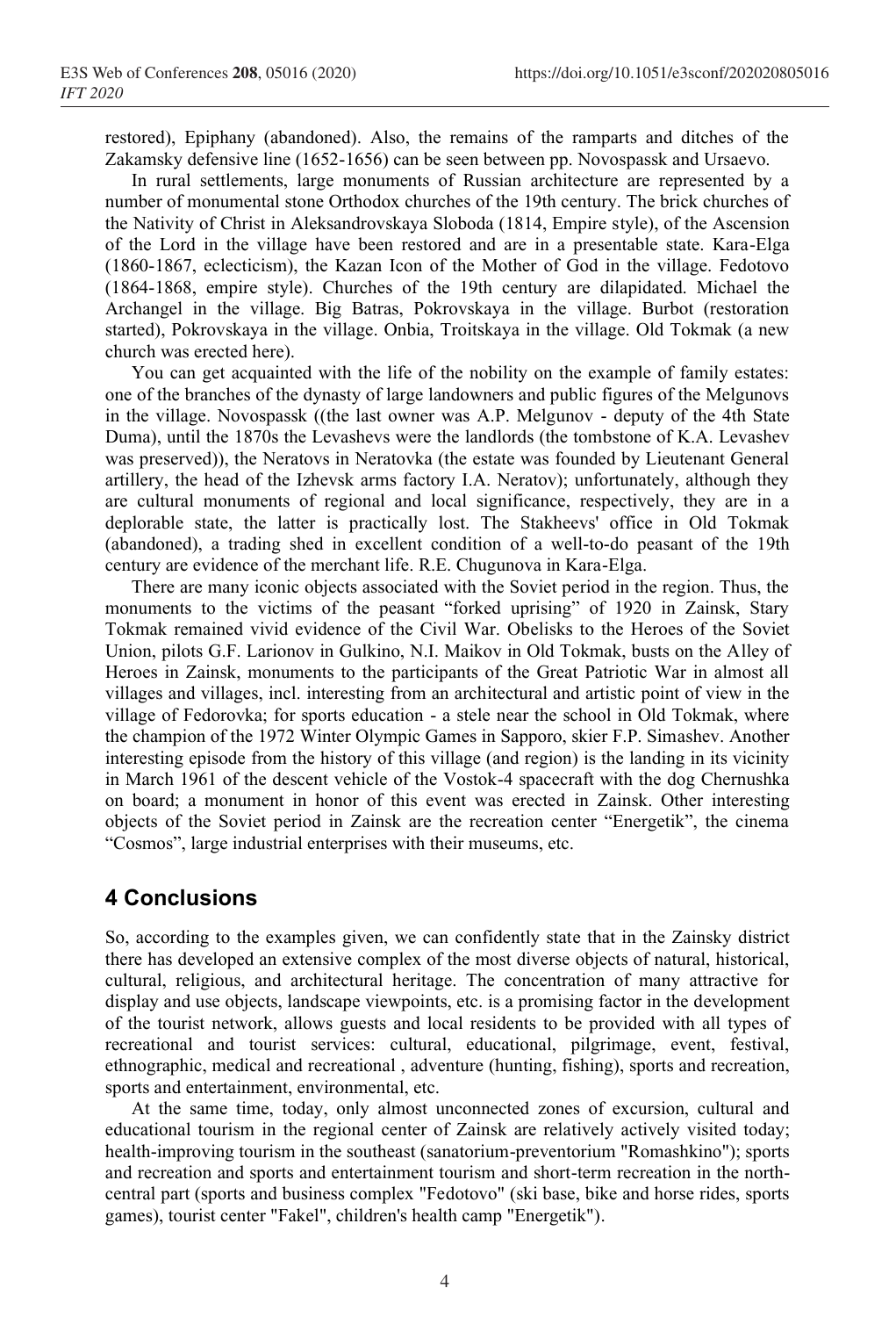The regional history and local history museum developed and approved by the order of 07.05.2009 by the regional department of culture 3 excursion routes: "Memory" (Cultural center "Energetik" - Victory Boulevard - Larionova street - Soldier's cemetery - Ordzhonikidze street - Shkolnaya gora - mosque - The Church of the Exaltation of the Cross - a monument to the victims of the forked uprising - a monument to the Sons and Daughters of Zainsk who fell for their Motherland in the Great Patriotic War of 1941-1945 - Museum of History and Local Lore); "Zainsk at the turn of the century" (Zainsk State District Power Plant (State District Power Plant Museum) - Pobedy Boulevard - Palace of Culture "Energetik" - MC "Cosmos" - "Nur" Mosque - Trinity Cathedral - Physical Culture and Health Center - Park named after R.Sh. Fardiev) ; "Miras" (Mosque "Nur" - Trinity Cathedral - a church in the village of Kara-Elga - a church in the village of Fedotovo - the Church of the Epiphany - Holy Cross Church - a mosque in Zainsk-2 - a church in the village of Aleksandrovskaya Sloboda - the house of the landowner Melgunov in the village of Novospassk - tarasnye ramparts - Lysaya Gora) [9]. As you can see, these routes cover only a small part of the interesting places and objects available in the area.

For the development of the tourist and recreational system of the Zainsky district, it is necessary to expand and create new zones, the formation of closer ties between zones within the boundaries of the district, on the scale of the republic and the country in the form of a network of routes. Along with the historical, cultural, natural and infrastructural potential, the development of tourism in the region is facilitated by its transit position between the developed northeastern and southeastern zones of the republic.

The scheme of the territorial planning of the Zainsk region reasonably suggests a number of new promising tourist and recreational zones [1, P.107-112]. This is the Zaina polyfunctional zone with a route-support center in the city of Zainsk, sub-centers (routecontrol points) - with. Aleksandrovskaya Sloboda, Popovka, Sarsaz-Bagryazh, route-transit points in the village. Bright Lake, with. Old Tokmak, s. Medium Baggage. As part of this zone, the subzone "Zainsk" is allocated on the basis of the city and the Zainsk reservoir, local settlements with a tourist specialization:

- p. Aleksandrovskaya Sloboda as an ethnographic center of Russian culture with cultural events, the revival of Orthodox holidays ("Yablochny Spas");

- p. Sarsaz-Bagryazh, Sredniy and Verkhniy Bagryazh as an ethnographic center of the Kryashens with religious holidays;

- p. Popovka as a hunting (adventure) center due to its location in the Bagryazhsky State Game Reserve.

The northern multifunctional zone is supposed to be a zone of pilgrimage (Muslim), ethnographic, sports, health and adventure tourism due to the presence of objects of cultural heritage of a religious type (mosques, burials), the Fedotovo sports and business complex, the Fakel camp site, DOL "Energetic", p. Begishevo, places of preservation of art crafts in n. Almaly, Bura-Kirta, Kush-Elga, as well as the Bagryazhsky hunting reserve. The center of this zone is with. Fedotovo, route reference point with. Akhmetyevo, route-transit points - ss. Verkhnye Pinyachi, Kadyrovo, Begishevo, Nizhnee Bishevo, etc.

A number of already used and promising places far from the zones can be allocated to local tourist centers:

- Center "Bukharai" (Romashkinskoe deposit of mineral waters, natural monument of regional significance "Bukharaisky Bor", sanatorium-preventorium "Romashkino", Bukharai village, where folk arts and crafts have been preserved (in particular, weaving from wood), houses landowner Melgunov in the village of Novospassk.

- Center "Gulkino" on the basis of the Chuvash village of Gulkino.

All these zones, centers, sub-centers must be combined into a single system by transport and excursion routes: interregional (federal), regional and district (local). The notch line that ran through the region's lands also captured other regions of Russia and could become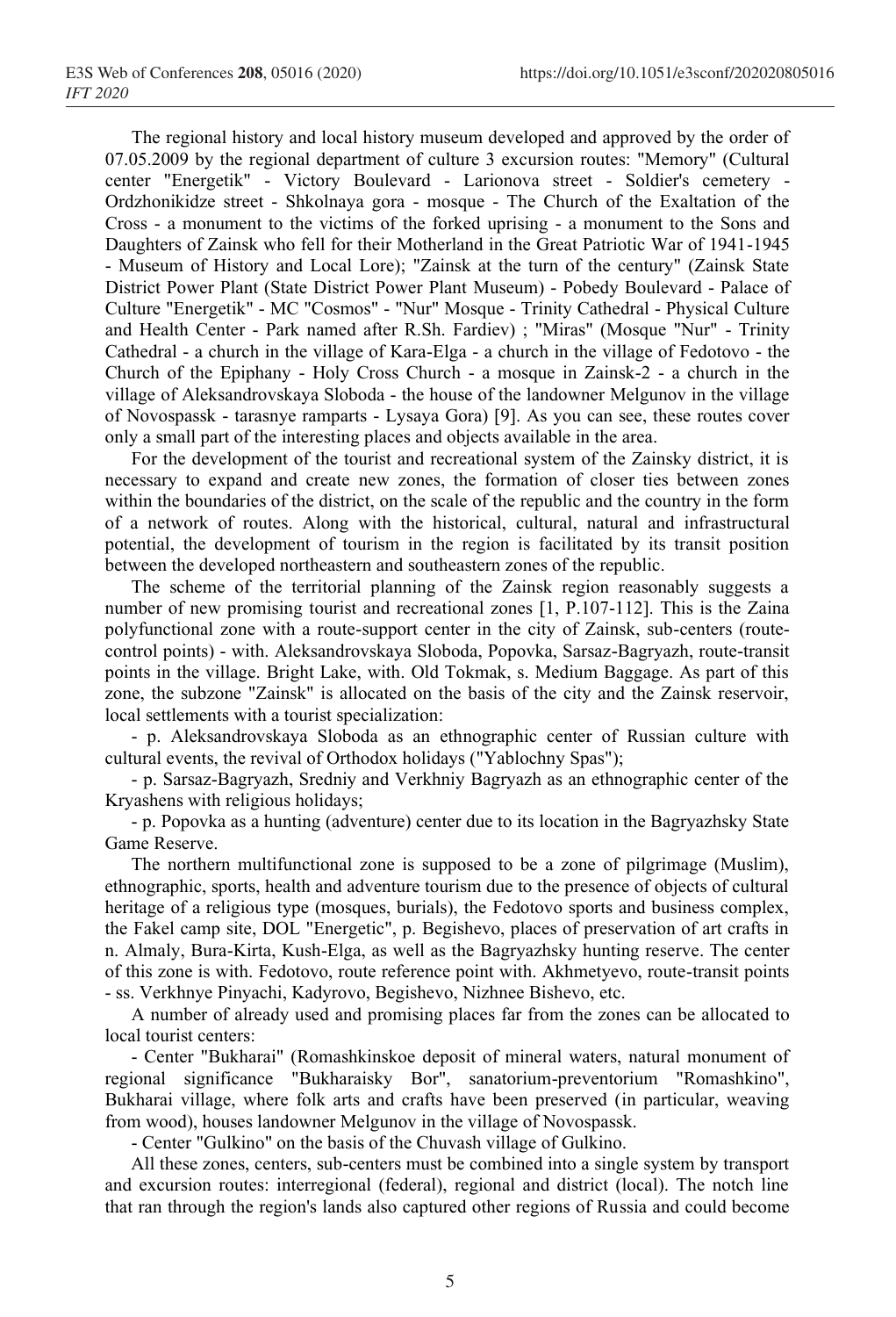part of the federal tourist route Zakamskaya notch line (Novosheshminsky Val). Routes through historical sites are a promising trend in the popularization of historical heritage with the inclusion of various kinds of objects, incl. associated with defensive structures. Their implementation will contribute to attracting tourists at the interregional level to the republic and to the Zainsky region.

Many towns (and villages) of Zakamye have a pronounced "merchant" appearance, rich history and their own distinctive features. This will allow at the republican (regional) level to organize the route "Tatarstan - the country of cities" through the historical places of the Trans-Kama region with the inclusion of years. Chistopol, Elabuga, Bugulma, ss. Cheremshan, Novosheshminsk, as well as coverage of the northern, central and southern parts of the Zainsk region with the main subject of display - the city of Zainsk.

The wide distribution of cultural and educational objects on the territory of the Zainsky district, as well as active work to revive and popularize the life and traditions of the peoples living in the area (the Tatar Sabantuy, Kaz Omase (Goose Pen), Kryashen Pitreu (Petrov Day), Chuvash Uyav, Yablochny Spas, Trinity, etc.), makes it possible to create specialized ethnographic routes of local importance, for example:

- "Peoples of the Zainsky region", covering settlements of various nationalities (Tatars, Kryashens, Russians);

- "Life of the Chuvash village", introducing tourists to the traditions of the village. Gulcinema;

- separate routes through ethnographic villages in combination with a cultural and educational part.

Ethnographic cultural and educational routes will connect tourist and recreational zones and subzones, expand the range of tourist services provided. Their organization is possible both as a separate tourist offer, and in combination with other types of tourism (sports, sports and recreation, medical and recreational, short-term rest) and an entertainment component (automobile, horse, walking routes). For the connection of all components, it seems promising, for example, the organization of the cultural and landscape route "Zainsk - Aksarino - Zainskoye reservoir - r. Stepnoy Zay - s. Svetloye Ozero - Zainsk ", covering the city of Zainsk, forests to the west of it, objects of cultural heritage in ss. Aksarino, Verkhniye Shipki, with a transition to the coast of the Zainsk reservoir and rest in the bosom of forest landscapes, a natural monument "Stepnoy Zai River" with access to the village. Bright Lake. It is also possible to organize ecological routes with stops in tourist complexes along the Zainsk reservoir and Stepnoy Zaya.

Taking into account the chosen directions, in order to increase the attractiveness of the tourist appearance of the area, reconstruction, restoration of heritage objects, improvement of settlements, construction of ethnographic complexes are necessary. To improve the quality of service, it is required to organize a network of infrastructure facilities (hotels, cafes, campgrounds, recreation areas, etc.), made in the national color. Ethnostization of these objects will emphasize the uniqueness of the area, to the greatest extent attract the attention of tourists. The development of the ethnocultural component will make it possible to involve the local population, which has preserved national traditions, to popularize the multinational culture of the region, the republic and the country as a whole.

## **References**

- 1. Scheme of the territorial planning of the Zainsk municipal district, 1, Explanatory note (2010)
- 2. Nature and natural resources of the Republic of Tatarstan: an illustrated encyclopedia (2017)